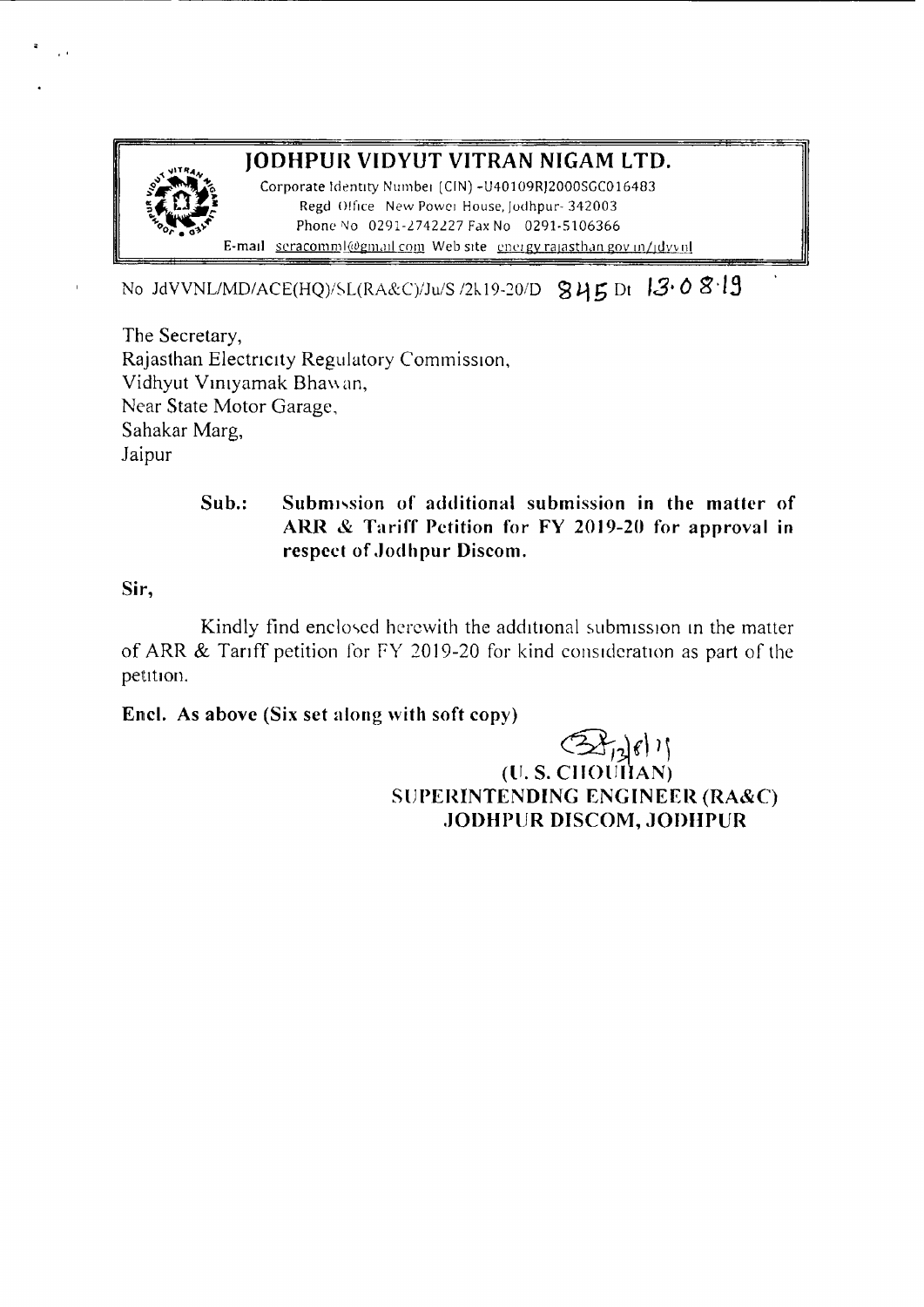#### FORM-l (Authonzat.on-Reo 17) **»EFQRE THE RAJASTHAN** ELECTR1CITY **REGULATORY COMMISSION-**JAIPUR.

**In the matter of: -** Additional submission in the matter of ARR & Tariff for the FY 2019-20 as per the Rajasthan Electricity Regulatory Commission, requlation 11(1) (Terms & condition for determination of courf) Regulation, 2019.

#### AND

**In the matter of:** Managing Directo, Jodhpur Vidhy ,t Yitran Nigam Limited, New Power: Nouse, Industrial Estate, Jodhpur.

### **Affidavit verifying** the application:

I, U. S. Chouhan S/o Sh. G S Chouhnn, Age 59, years residing at 10, Man Mahal, Air Force Road, Jodhpur do solemnly cinfirm and say as below

- 1. I Superintending Engineer(RA&C) of Jodhpur Vidhyut Vitran Nigam Limited, Jodhpur, the applicant in the above matter, I am duly authorized by said applicant to make this affidavit on it behalf
- 2. The statement made in para  $1$  to  $\qquad$  of additional submission are true to my knowledge.
- 3. I solemnly affirm this on  $\{3\}$  of August, 2019 that the contents of above affidavit are true to my knowledge and no part of it is false and no material has been concealed there from

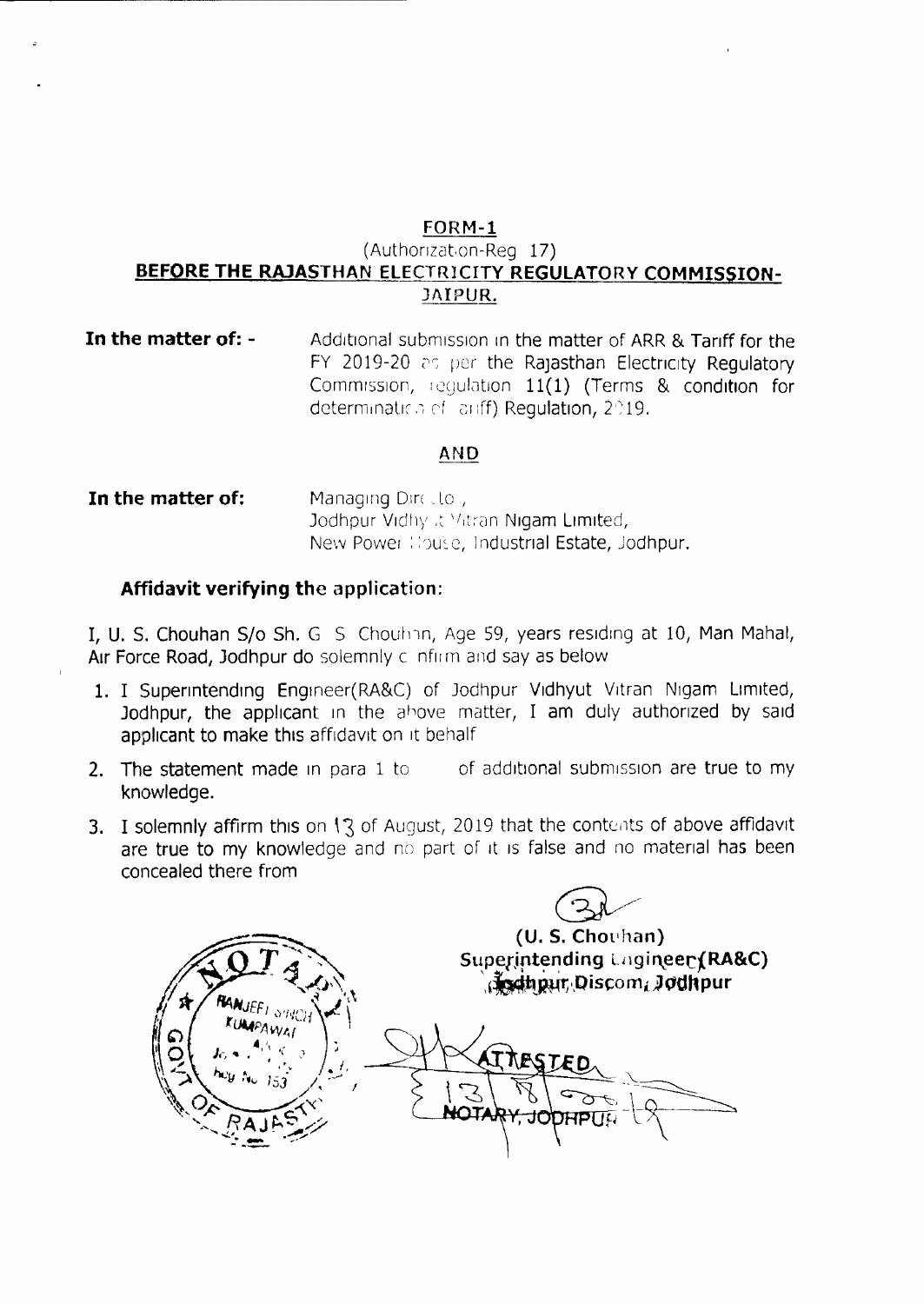### **Additional Submissions regarding ARR Petition FY 2019-20**

#### 1. Cross Subsidy

 $\frac{1}{4}$ 

्क ∎  $\mathbf{r}$ 

The petitioner submits the Cross Subsidy in the following Table

| <b>Category</b>            | <b>JdVVNL</b> | Rajasthan |
|----------------------------|---------------|-----------|
| Domestic Service           | $-12%$        | $-18%$    |
| Non-Domestic Service       | 30%           | 12%       |
| Public Street Lighting     | 15%           | $0\%$     |
| Metered supply             | $-35%$        | $-42%$    |
| <b>Unmetered Supply</b>    | $-30%$        | $-37\%$   |
| Small Industrial Service   | 3%            | $-9\%$    |
| Medium Industrial Service  | 11%           | $-2\%$    |
| Large Industrial Service   | 18%           | $5\%$     |
| Power Intensive Industries | 11%           | $-6\%$    |
| P W W                      | $-1\%$        | $-13%$    |
| Mixed Load supply          | $4\%$         | $-1\%$    |
| Total                      | $-18%$        | $-16%$    |

#### $2.1 - 1.1 = 1.2$  $\sim$  $\sim$

#### Table 2 Cross Subsidy at Proposed Tariff

| Category                   | <b>JdVVNL</b> | Rajasthan |
|----------------------------|---------------|-----------|
| Domestic Service           | $-1\%$        | $-7\%$    |
| Non-Domestic Service       | 50%           | 250/      |
| Public Street Lighting     | 37%           | 13%       |
| Metered supply             | $-23%$        | $-29%$    |
| <b>Unmetered Supply</b>    | $-18%$        | $-23%$    |
| Small Industrial Service   | $1\%$         | (10/6)    |
| Medium Industrial Service  | 20%           | 8%        |
| Large Industrial Service   | 79%           | $7\%$     |
| Power Intensive Industries | $-2\%$        | $-17\%$   |

**TOO SQUEENS**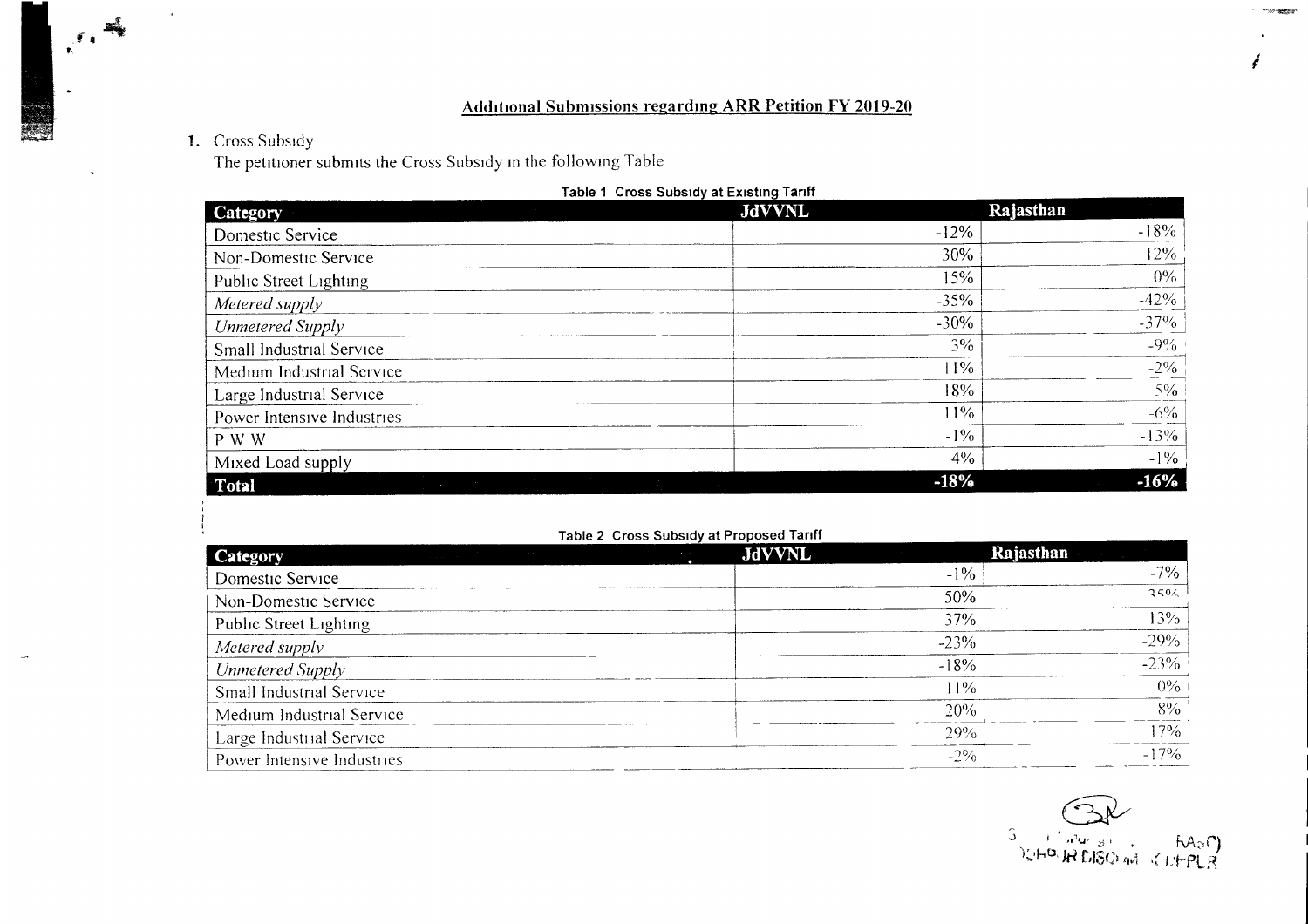| P W W                      | ____<br>3% | 5%<br>- 1   |
|----------------------------|------------|-------------|
| $M1$ ved<br>Load<br>supply | 21%        | $ 4\% $     |
| $-6\%$<br>тош              |            | -707<br>76. |

- 2 Voltage wise Cost of Supply
	- As per the Commission's directive, Discom is required to furnish details of Voltage wise Cost of Supply in accordance to Hon'ble APTEL judgment in Appeal No 102 of 2010
	- In the judgment referred above, the Tribunal had recognized the difficulty in determination of cost of supply to different categories of consumers However, instead of waiting indefinitely for availability of the entire data, the Tribunal had suggested a simple method which would take into account the major cost element Ihe Tribunal had suggested determination of voltage-wise cost of supply taking into account the major cost element which would be applicable to all the consumers connected at a particular voltage level
	- According to the said judgment in the absence of segi egated network costs it would be prudent to work out voltage-wise cost of supply taking into account the distribution losses at different voltage levels. As power purchase cost is a major component of tariff, the power purchase cost can be apportioned at different voltage levels taking into account the distribution losses at the relevant voltage level and the upstream system
	- The system study to determine voltage wise technical losses is under process and hence voltage wise technical losses are not available at the moment
	- In the absence of voltage wise technical losses, the petitioner has considered the technical distribution losses in the distribution network approved by the Hon ble Commission for 2006-07 in the order on determination of wheeling charges and cross subsidy surcharge for the year 2006-07 dated 19th September 2006 to work out voltage wise power purchase cost for 2006-07 For commercial losses, the APTEL judgement has suggested apportionment of difference of total and technical losses i e commercial losses across all voltage levels in proportion to the sales plus technical losses at the respective voltage levels In this manner, the total losses have been apportioned at different voltage levels
	- The following table gives the details of apportionment of total losses for FY 2006-07

| Table 3 Voltage wise Energy Input for FY 2006-07 |
|--------------------------------------------------|
|--------------------------------------------------|

|               |            | <b>Voltage</b>    | l rans- | Sales $+$ | Tech.  | Comm   |                           |                      |
|---------------|------------|-------------------|---------|-----------|--------|--------|---------------------------|----------------------|
| Voltage Level | Sales (MU) | wise Tech mission |         | Tech Loss | Losses | Losses | <b>Total Loss</b><br>(MU) | Energy Input<br>(MU) |
|               |            | Loss (%)          | Loss    | (MU)      | (MU)   | (MU)   |                           |                      |

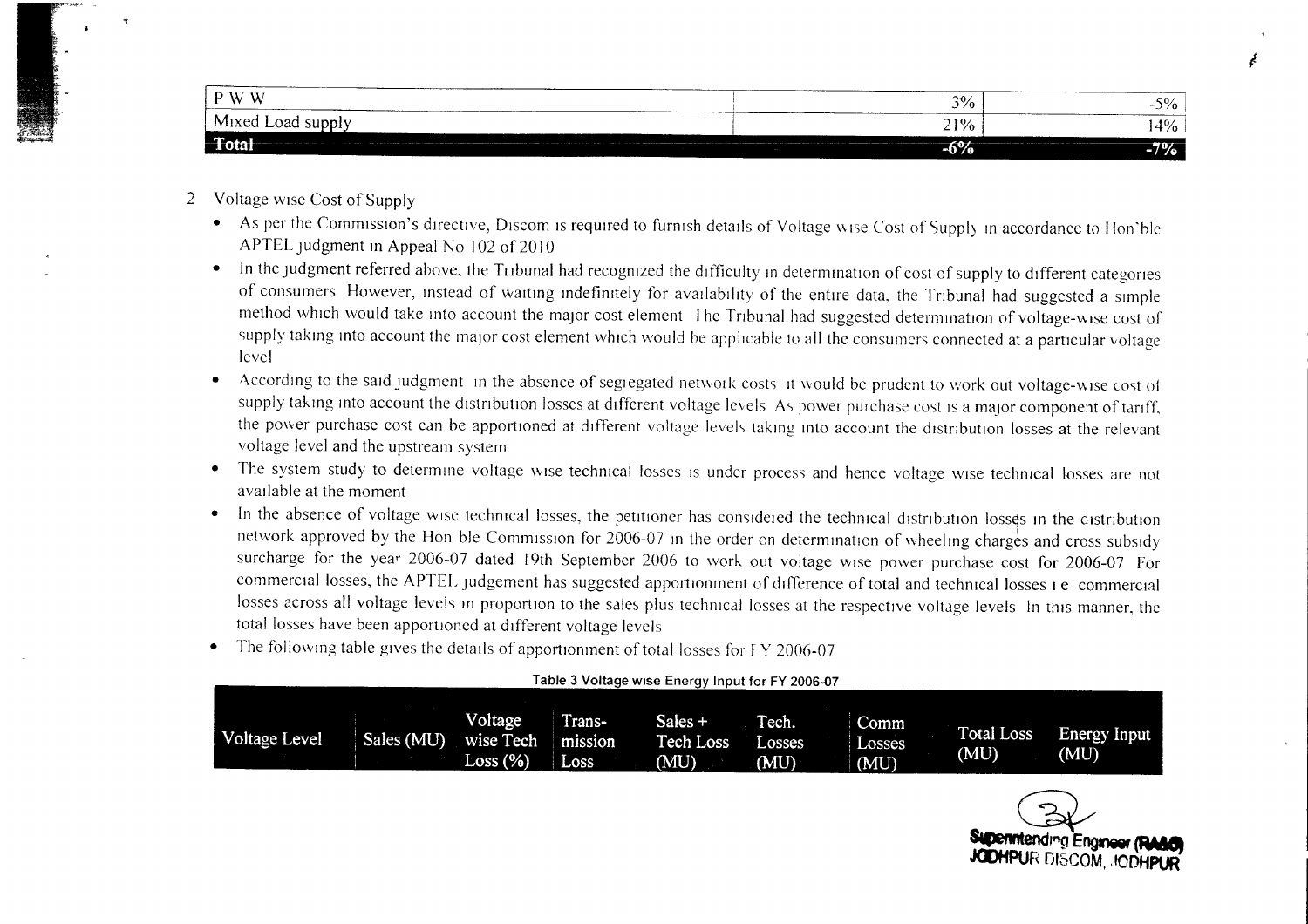| Voltage Level | Sales (MU) | Voltage<br>wise Tech<br>Loss (%) | Trans-<br>mission<br>Loss | Sales $+$<br>Tech Loss<br>(MU) | Tech.<br>Losses<br>(MU) | Comm<br>Losses<br>(MU) | <b>Total Loss</b><br>(MU) | <b>Energy Input</b><br>(MU) |
|---------------|------------|----------------------------------|---------------------------|--------------------------------|-------------------------|------------------------|---------------------------|-----------------------------|
| 132 KV        | 22783      | $0\%$                            | 5 60%                     | 241 34                         | 13 52                   | 57 68                  | 71 19                     | 299 02                      |
| 33 KV         | 32883      | 380%                             | 5 60%                     | 362 10                         | 33 27                   | 86 53                  | 11980                     | 448 63                      |
| 11 KV         | 1,120 74   | 8 80%                            | 5 60%                     | 353 21                         | 232 46                  | 323 38                 | 55585                     | 1,676.59                    |
| <b>LT</b>     | 4,609 31   | 16 55%                           | 5 60%                     | 6,669 10                       | 2,059 80                | 1,593 75               | 3,653 54                  | 8,262 85                    |
| Total         | 6,286 71   |                                  |                           | 8,625 75                       | 2,339 04                | 2,061 34               | 4,400 38                  | 10.687.09                   |

It is important to mention that the Discom has taken a number of steps to reduce AT&C losses at each voltage level As such in order to arnve at voltage wise mput energy, the total projected loss of FY 2019-20 has been apportioned between the different voltage levels in the same ratio as the voltage wise losses in FY 2006-07 Accordingly, input energy has been computed for different voltage levels for FY 2019-20 and the total power purchase cost has been apportioned between different voltages on the basis of energy input required as shown below

| Voltage<br>Level | Sales (MU)    | <b>Total Losses</b><br>(MU)      | Energy Input<br>Required (MU) | Total Power Purchase Cost<br>(Excluding Transmission Cost)<br>(Rs Cr) | Cost per unit sold |
|------------------|---------------|----------------------------------|-------------------------------|-----------------------------------------------------------------------|--------------------|
|                  | <b>WARDER</b> | <b>Commercial Street, Square</b> | $C = A + B$                   | D                                                                     | $E=D/A*10$         |
| $15 - N$         | 37172         | 61 30                            | 433 01                        | 169.13                                                                | 4 5 5              |
| 33 KV            | 1,173 26      | 24746                            | 1,420 73                      | 554 93                                                                | 473                |
| <b>11 KV</b>     | 1 671 43      | 463.49                           | 2,134 92                      | 83389                                                                 | 499                |
| <b>LT</b>        | 16,288 70     | 6 4 4 9 15                       | 22,73785                      | 8,881 27                                                              | 545                |
| Total            | 19,505.11     | 7,221.40                         | 26,726.51                     | 10,439.22                                                             | 5 3 5              |

| Table 4 Voltage wise Power Purchase cost for FY 2018-19 |  |  |  |  |
|---------------------------------------------------------|--|--|--|--|
|---------------------------------------------------------|--|--|--|--|

Superintending Engineer (RASC)<br>JODHPU<sub>LL</sub>EILSCHWEIT PHPUR

. .<br>أكتاب التعلي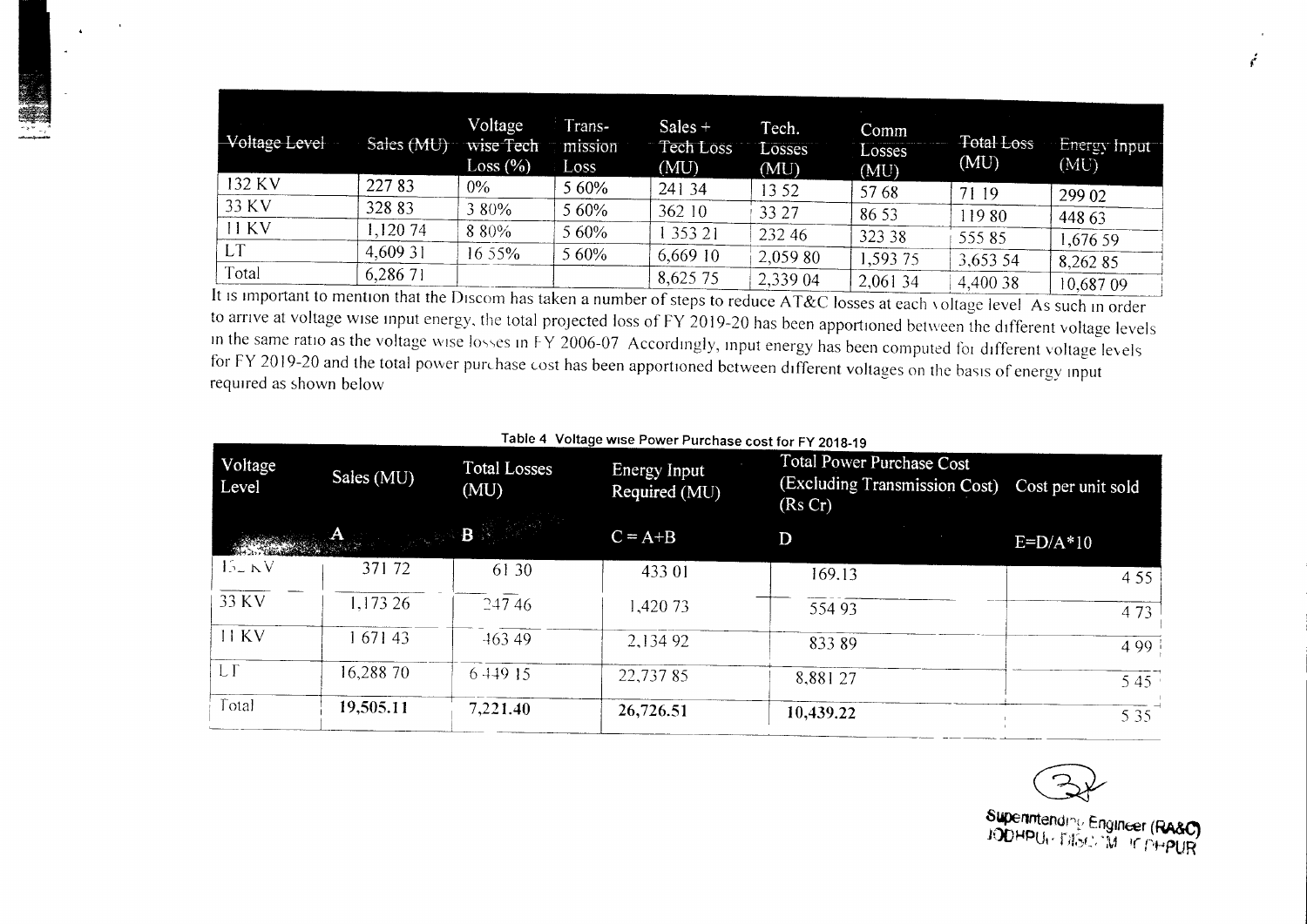|                  | Table 5 Voltage wise Power Purchase cost for FY 2019-20 |                                          |                               |                                                                              |                    |  |  |  |
|------------------|---------------------------------------------------------|------------------------------------------|-------------------------------|------------------------------------------------------------------------------|--------------------|--|--|--|
| Voltage<br>Level | Sales $(MU)$                                            | <b>Total Losses</b><br>$(\overline{MU})$ | Energy Input<br>Required (MU) | <b>Total Power Purchase Cost</b><br>(Excluding Transmission Cost)<br>(Rs Cr) | Cost per unit sold |  |  |  |
|                  | A                                                       | B                                        | $C = A + B$                   | D                                                                            | $E=D/A*10$         |  |  |  |
| 132 KV           | 397 23                                                  | 3747                                     | 434 70                        | 156 13                                                                       | 3 9 3              |  |  |  |
| 33 KV            | 1,253 80                                                | 17245                                    | 1,426 25                      | 512 26                                                                       | 4 0 9              |  |  |  |
| 11 KV            | 1,786 16                                                | 357.07                                   | 2.143 23                      | 769 77                                                                       | 4 3 1              |  |  |  |
| LT               | 17,406 77                                               | 5.419.52                                 | 22 826 30                     | 8 198 41                                                                     | 471                |  |  |  |
| Total            | 20,843.96                                               | 5,986.51                                 | 26,830.47                     | 9,636.57                                                                     | 4.62               |  |  |  |

According to the Hon'ble Tribunal's Judgment, in absence of segregated network costs, all the other costs such as Return on Equity Interest on loan, Depreciation, interest on working capital and O&M costs can be pooled and apportioned equitably to all categories to determine the cost of supply

Various elements and computation of network cost per unit has been presented in the table below

| Table 6 Element wise Network Cost for FY 2018-19 & 2019-20 |                        |            |            |  |  |  |
|------------------------------------------------------------|------------------------|------------|------------|--|--|--|
| Elements                                                   |                        | FY 2018-19 | FY 2019-20 |  |  |  |
| O&M Cost                                                   | Rs Cr                  | 1289 98    | 1674 14    |  |  |  |
| Dontociation                                               | $\text{Rs}$ $\epsilon$ | 64534      | 837.29     |  |  |  |
| Interest and Finance Charges                               | Rs Cr                  | 2763.99    | 3,183 97   |  |  |  |
| Interest on Working Capital                                | Rs Cr                  |            |            |  |  |  |
| RoF                                                        | Rs Cr                  |            | 263.44     |  |  |  |
| <b>Transmission Cost</b>                                   | Rs Cr                  | 57105      | 76132      |  |  |  |

| able 6 Element wise Network Cost for FY 2018-19 & 2019-20 |  |  |  |
|-----------------------------------------------------------|--|--|--|
|                                                           |  |  |  |

Superintend Chylineer (KA&C)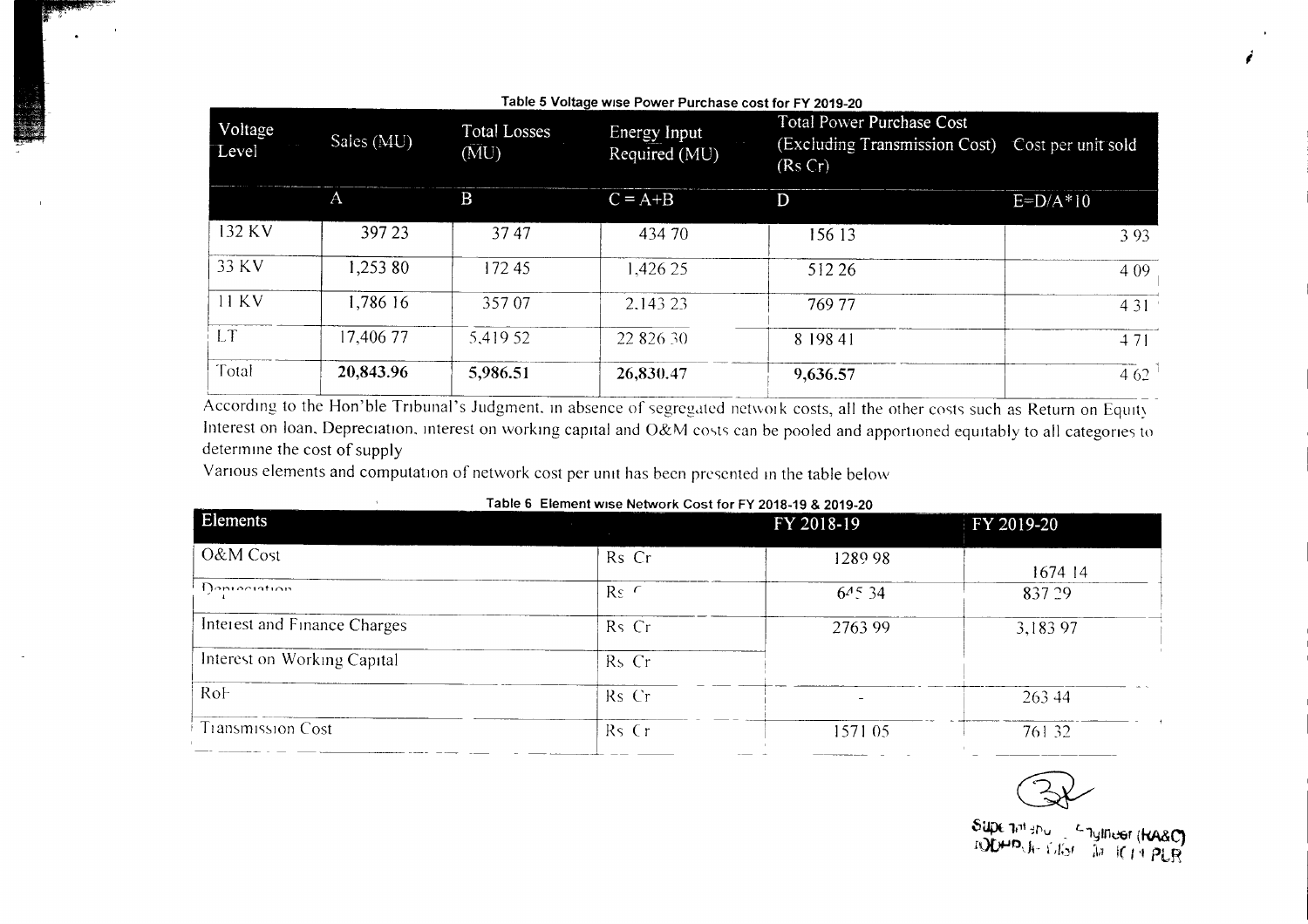| Elements<br>and the company of the property of the |           | FY 2018-19 | FY 2019-20 |
|----------------------------------------------------|-----------|------------|------------|
| Prior Period Expenses                              | Rs Cr     | 26581      | 1649       |
| Insurance Expenses                                 | Rs Cr     | 1986       | 23 35      |
| Other Expenses                                     | Rs Cr     |            |            |
| Less NTI                                           | Rs Cr     | 540 46     | 37178      |
| Less Income from wheeling charges                  | Rs Cr     | 35 99      | 35 99      |
| <b>Total Cost</b>                                  | Rs Cr     | 5979 57    | 6,352 22   |
| Units Sold                                         | <b>MU</b> | 19505 11   | 20 844     |
| Network Cost per Unit                              | Rs /kWh   | 3.07       | 3.05       |

Based on the methodology suggested by the Hon'ble Tribunal and details provided above the voltage wise cost of supply for FY 2018-19 & 2019-20 has been computed and shown in the following table

 $\alpha$  $\overline{1}$ 

#### Table 7 Total Cost of Supply per Unit for FY 2018-19

| Voltage Level | Power Purchase Cost per unit sold |       | Network Cost per unit of<br>sale | Cost of Supply per Unit |       |
|---------------|-----------------------------------|-------|----------------------------------|-------------------------|-------|
|               |                                   |       | G                                | $H = F + G$             |       |
| 132 KV        |                                   | 4 5 5 | 307                              |                         | 762   |
| 33 KV         |                                   | 473   | 3 0 7                            |                         | 780   |
| <b>11 KV</b>  |                                   | 4.99  | 3 0 7                            |                         | 805   |
| <b>LT</b>     |                                   | 545   | 307                              |                         | 8 5 2 |
| Total         |                                   | 5 3 5 | 3 0 7                            |                         | 842   |

 $\sum_{i=1}^{n}$ 

**Supert Hendry Frigmeer (RA&C)**<br>FODHPLIR DISC 203 TC (11 PUR

 $\mathbf{I}$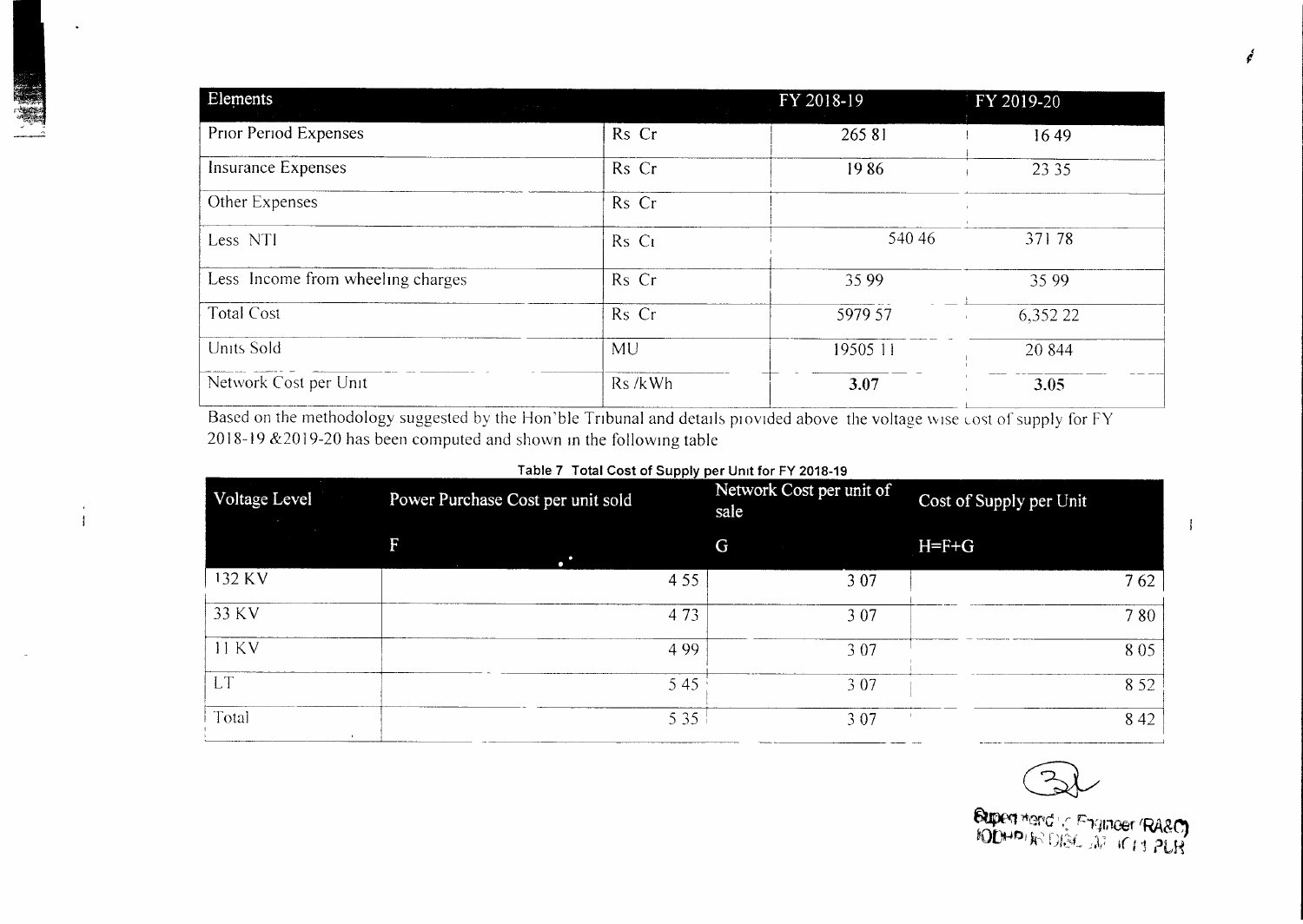| Voltage Level | Power Purchase Cost per unit sold |       | Network Cost per unit of<br>sale | Cost of Supply per Unit |       |
|---------------|-----------------------------------|-------|----------------------------------|-------------------------|-------|
|               |                                   | G     |                                  | $H = F + G$             |       |
| 132 KV        |                                   | 3 9 3 | 3 0 5                            |                         | 698   |
| 33 KV         |                                   | 4 0 9 | 3 0 5                            |                         | 713   |
| 11 KV         |                                   | 4 3 1 | 3 0 5                            |                         | 7 3 6 |
| <b>LT</b>     |                                   | 471   | 3 0 5                            |                         | 776   |
| Total         |                                   | 4 62  | 3 0 5                            |                         | 767   |

Table 8 Total Cost of Supply per Unit for FY 2019-20

#### Trading margin of 1 Paisa charged by RUVNL to Discoms  $\mathfrak{Z}$

RUVNL has been formed by GoR in December 2015 to carry out power trading business of state power sector utilities Energy cost account for 80% of the total ARR of Discoms and efficiency improvement on this front has potential to significantly benefit the financial health of discoms leading to reduction in tariff of customers RUVNL will be leveraging technology for Day ahead demand forecasting and day ahead scheduling strengthening power purchase planning approaches and sales/purchase decision making, review of PPAs and TSAs with generators and Transmission companies, Procure power from additional sources at least cost and identifying new avenues to power procurement matching with load pattern of Rajasthan consumers. To meet these objectives of power procurement optimization and financial management. RUVNL will have to invest in latest technology and tools of power procurement employ additional resources and also incur cost of setting up and running new company. Thus the coorumation committee of Rajasthan energy companies in its meeting dated 31 03 2019 decided that RUVNL will charge 1 paisa on the Energy purchased from "sources other than RVUNL by it on the behalf of Discoms as trading margin. The petitioner humbly request the Hon'ble Commission to approve the same

Start the Start Moer RA20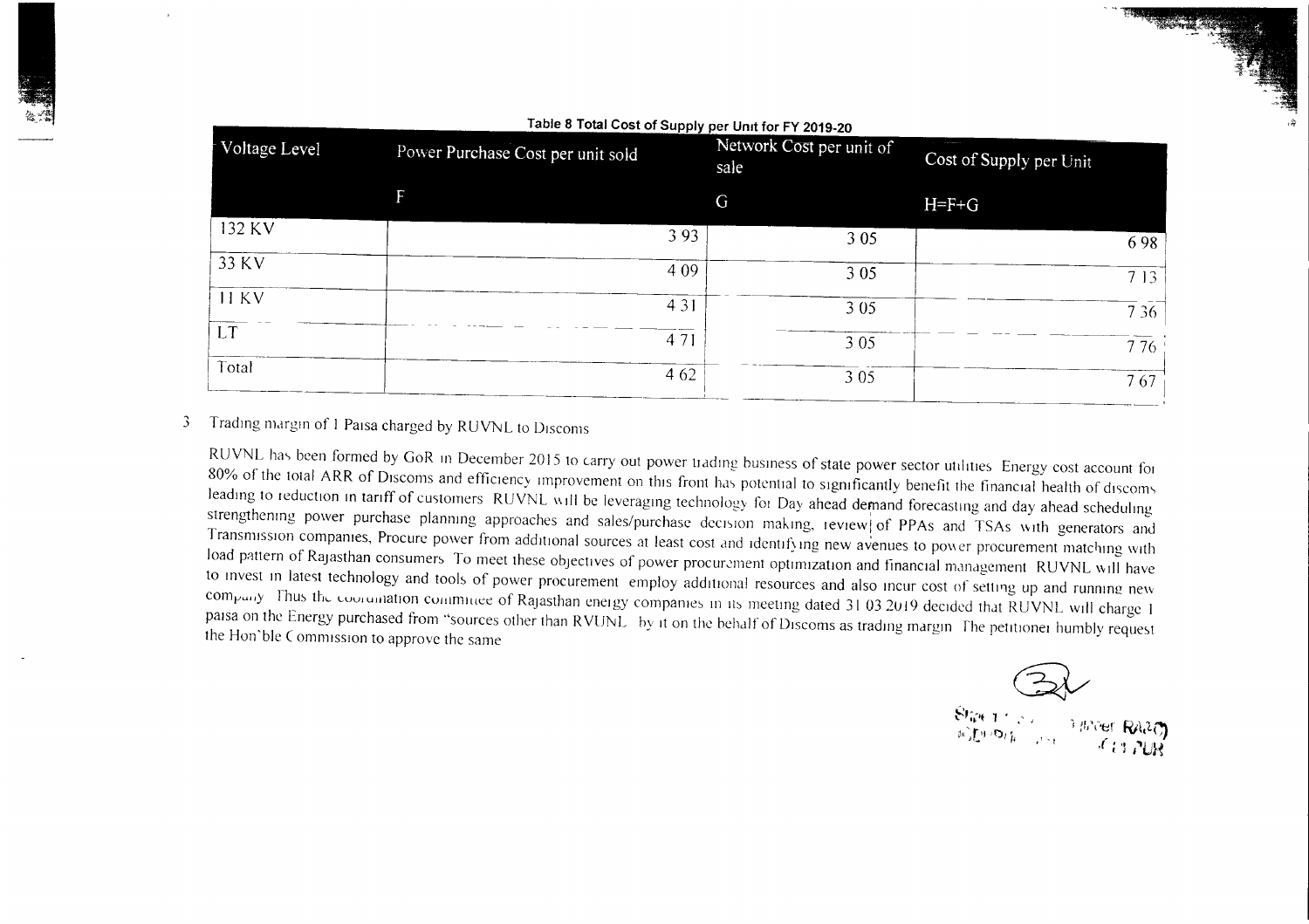# 4 Compliance of Directives

مت معسطوط مت<br>ا

| S.<br>No.      | Directives of RERC                                                                                                                                                                                                 | <b>RERC Order</b><br>dated                   | Nodal Officer for<br>compliance                     | <b>Present Status</b>                                                                                                                                                                                                                                                                                                                                                                                                                                                                                                                                                                                                                                                                                                                                                                                                                                                                                                   |
|----------------|--------------------------------------------------------------------------------------------------------------------------------------------------------------------------------------------------------------------|----------------------------------------------|-----------------------------------------------------|-------------------------------------------------------------------------------------------------------------------------------------------------------------------------------------------------------------------------------------------------------------------------------------------------------------------------------------------------------------------------------------------------------------------------------------------------------------------------------------------------------------------------------------------------------------------------------------------------------------------------------------------------------------------------------------------------------------------------------------------------------------------------------------------------------------------------------------------------------------------------------------------------------------------------|
|                | <b>Waste to Energy</b><br>Discom are directed to purchase<br>100% power generated from<br>waste to energy power plants                                                                                             |                                              | Rajasthan Urja Vikas<br>Nigam<br>Limited<br>(RUVNL) | As on 31 March 2019 there is one plant named as Keru Dump Site,<br>Jodhpur of 6 MW which uses RDF as tool Plant was developed by<br>Jindal Urban Waste Management Limited                                                                                                                                                                                                                                                                                                                                                                                                                                                                                                                                                                                                                                                                                                                                               |
| $\overline{2}$ | <b>Changing Nature of Grid</b><br>Explore the options of Smart Grid<br>i.e. an electricity grid with<br>communications, automation &<br>IT systems for enabling real time<br>monitoring & control of power<br>flow |                                              | $CE$ (M&P-IT)                                       | Real Time Data Acquisition System (RT-DAS)<br>The project covers installation of FRTUs for 787 nos 11kV Feeders<br>emanating from 179 Nos 33/11kV sub-stations of IPDS towns (other<br>than SCADA town) The objective is to improve SAIDI and SAIFI by<br>obtaining / measuring outage data (i.e. planned / unplanned - OC / EF) of<br>these sub-stations<br>The tender document vide TN-IT-19 was published on 29 July 2019<br>Pre-bid conference was held on 6 August 2019 Due date of bid opening<br>15 $30th$ August 2019                                                                                                                                                                                                                                                                                                                                                                                           |
| 3              | Day time Supply of Electricity<br>to Rural Consumer<br>Possibilities of providing day<br>supply to agriculture<br>time<br>consumers through day time solar<br>power generations should be<br>explored              | ARR & Tariff<br>dated<br>Order<br>28 05 2018 | CE (T&S-CSS)                                        | Distributed generation and micro-grids working in tandem with the Grid<br>supply is a great way to improve duration and reliability of supply. The<br>option being explored is of funding the replacement of existing pump-<br>sets with solar pump-sets to agriculture consumers. This will not only<br>allow the consumers to get free day time power but may also lead to<br>substantial savings in terms of power purchase cost for the Discom<br>Further, the excess energy can also be fed back into the grid allowing the<br>consumers to earn a nominal incentive on the same and thereby ensuring<br>that the water level is also not adversely affected. Other possible options<br>are putting up large centralised solar plants each with a capacity of a few<br>hundred MW or having distributed mini solar plants each with a capacity<br>of 1-2 MW Action is already initiated on this under KUSUM scheme |
| $\overline{A}$ | Electrical Vehicle (EV)<br>The applicability of tariff for EV<br>charging units should be under<br>Domestic category                                                                                               |                                              | ACE (HQ)                                            | As per directions of the Hon ble Commission the EV charging stations<br>have been covered under Domestic Category The SE (RA&C)<br>JdVVNL Jodhpur vide order No 824 dated 08 08 19 has been<br>designated as the 'Nodal Officer for setting up of charging<br>infrastructure for EVs in Jodhpur Discom. As per information gathered<br>from ail SEs (RASD) of JdVVNL no EV charging station connection is<br>existing in JdVVNL as on 30 06 2019                                                                                                                                                                                                                                                                                                                                                                                                                                                                        |

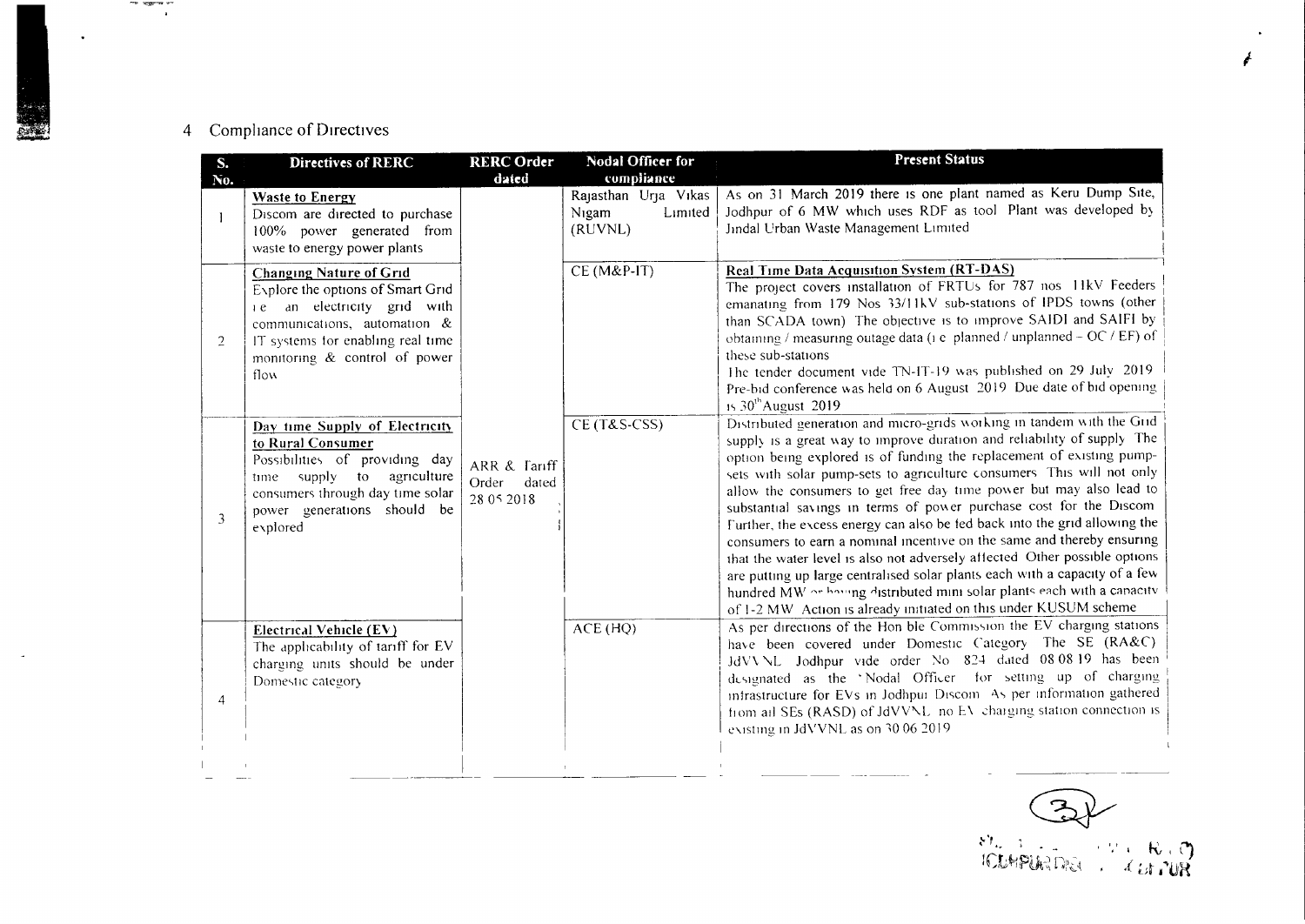| S.<br>No.           | <b>Directives of RERC</b>                                                                                                                                                                                                                                                                                                         | <b>RERC Order</b><br>dated                       | Nodal Officer for<br>compliance | <b>Present Status</b>                                                                                                                                                                                                                                                                                                                                                                                                                                                                                                                                                                                                                                                    |
|---------------------|-----------------------------------------------------------------------------------------------------------------------------------------------------------------------------------------------------------------------------------------------------------------------------------------------------------------------------------|--------------------------------------------------|---------------------------------|--------------------------------------------------------------------------------------------------------------------------------------------------------------------------------------------------------------------------------------------------------------------------------------------------------------------------------------------------------------------------------------------------------------------------------------------------------------------------------------------------------------------------------------------------------------------------------------------------------------------------------------------------------------------------|
| 5                   | <b>RERC</b><br>(Open<br>Access)<br>Regulation, 2016<br>With provision of timely $\&$<br>uniform schedule to be provided<br>by Open Access consumers, as<br>stipulated in OA regulations,<br>2016 the Discom can now predict<br>their energy requirement with<br>more certainty & may minimize<br>the deviation charges applicable |                                                  | <b>RUVNL</b>                    | The Rajasthan Urja Vikas Nigam Limited had been formed by the<br>Government of Rajasthan to carry out Power trading business for the<br>distribution companies RUVNL is also entrusted with the responsibility<br>of monitoring and controlling the power purchase expense RUVNL on<br>day to day basis ensures that the power is procured on the basis of merit<br>order over drawal and under drawal is controlled, commercially sound<br>decisions are taken with respect to purchase/sale of energy from<br>exchange It is also undertaking review of long term PPAs to identify<br>possibility of reduction in costs of power purchase for the Rajasthan<br>Discoms |
| 6                   | Release of pending connections<br>All out efforts should be taken to<br>agriculture<br>release<br>pending<br>connections                                                                                                                                                                                                          |                                                  | SE (Plan)                       | The Discom is undertaking all efforts to release pending agriculture<br>connection at the earliest As on 8 August 2019, 16368 pending<br>connections have been released By the end of 11 2019-20, 34175<br>agriculture connections are to be released                                                                                                                                                                                                                                                                                                                                                                                                                    |
| 7                   | Saubhagya Scheme<br>The connections envisaged under<br>the scheme should be released on<br>priority basis The Panchayat<br>Samities,<br>Primary<br>Schools,<br>Health sub centres<br>Primary<br>situated in rural areas may be<br>provided day time power through<br>sólar PV                                                     | ARR & Tariff<br>Order<br>dated<br>28 05 2018     | CE(I&S-CSS)                     | The works under Saubhagya scheme is expected to be completed by<br>31 08 2019                                                                                                                                                                                                                                                                                                                                                                                                                                                                                                                                                                                            |
| $\ddot{\mathbf{O}}$ | <b>Standards</b><br>of<br>Performance<br>(SoP) for Discom<br>It is to be ensured that provisions<br>or so for Discribution licensee<br>should be adhered to by the<br>Discom & its Franchise in their<br>respective areas of Jurisdictions                                                                                        | ARR & Tariff<br>Order<br>أناء الما<br>28 05 2018 | ACE (HQ)                        | The Discom adheres to the Standards of Performance (SoP) strictly The<br>half yearlySoP report of the period Oct-18 to March-19 submitted to<br><b>RERC</b>                                                                                                                                                                                                                                                                                                                                                                                                                                                                                                              |

 $\alpha$ 

2<br>ت Supennte:, <del>j. 1</del>5 F *\~e-*(R~&C) JODHpIJ':.c <sup>L</sup> •  $\sim$   $\sim$   $PUR$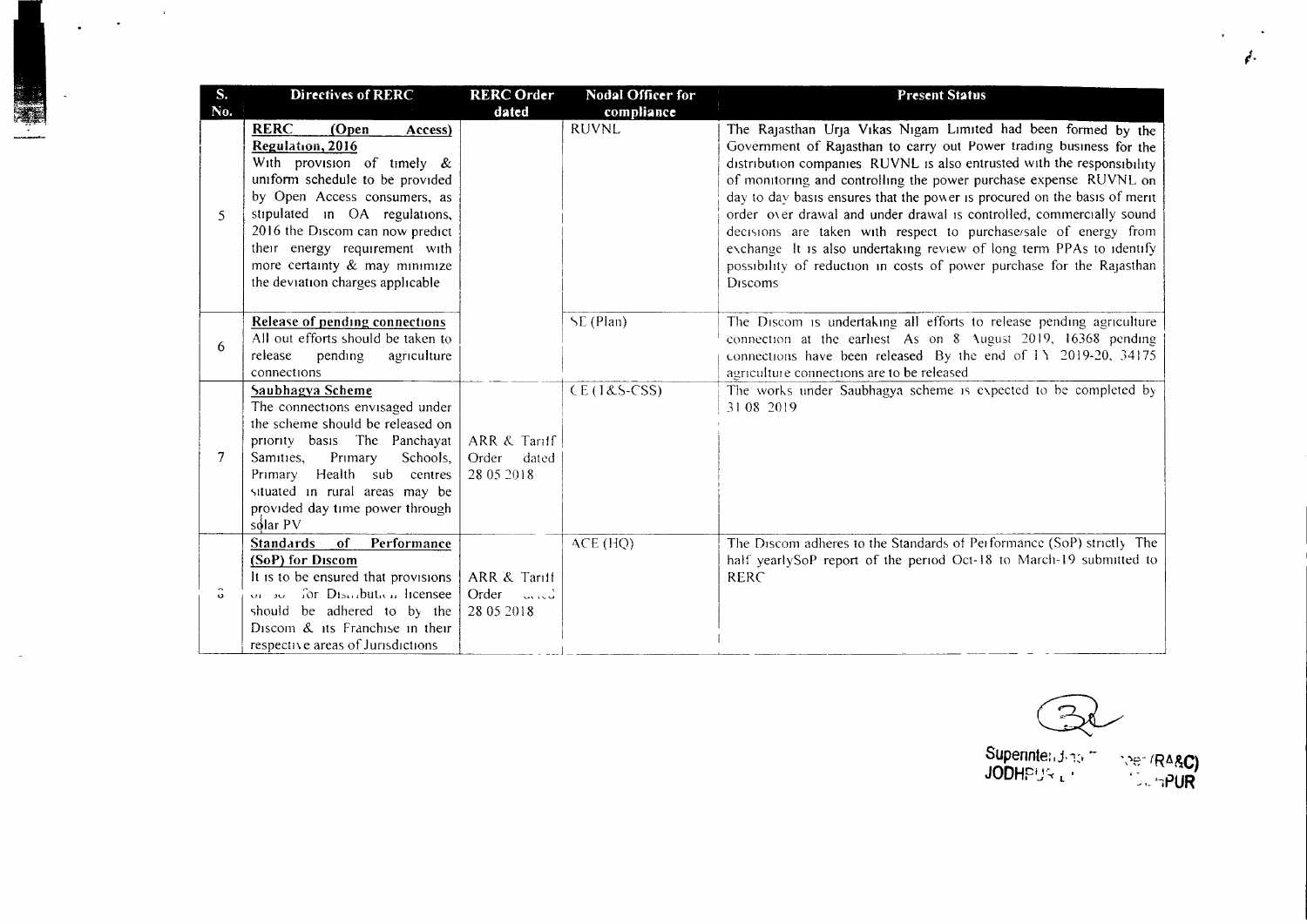| S.<br>No. | <b>Directives of RERC</b>                                                                                                                                                                                                                                                                                                     | <b>RERC Order</b><br>dated                   | Nodal Officer for<br>compliance | <b>Present Status</b>                                                                                                                                                                                                                                                                                                                                                                                                                                                                                                                                                                                                                                                                                                                                                                                                                                                                                                                                                                                                                                                                                                                                                                                  |
|-----------|-------------------------------------------------------------------------------------------------------------------------------------------------------------------------------------------------------------------------------------------------------------------------------------------------------------------------------|----------------------------------------------|---------------------------------|--------------------------------------------------------------------------------------------------------------------------------------------------------------------------------------------------------------------------------------------------------------------------------------------------------------------------------------------------------------------------------------------------------------------------------------------------------------------------------------------------------------------------------------------------------------------------------------------------------------------------------------------------------------------------------------------------------------------------------------------------------------------------------------------------------------------------------------------------------------------------------------------------------------------------------------------------------------------------------------------------------------------------------------------------------------------------------------------------------------------------------------------------------------------------------------------------------|
| 9         | Arrears<br>Special campaign to ensure<br>recover of all arrears specially<br>from Government offices &<br>medium & large industries, at<br>first instance, should be launched<br>Discoms should ensure that<br>arrears show reducing trend                                                                                    | ARR & Tariff<br>Order<br>dated<br>28 05 2018 | CAO (ERB)                       | Discom is putting in its best efforts for the collection of outstanding<br>arrears The same is reflected in the lower level of outstanding as<br>compared to the previous year. The outstanding on Government<br>connections at the end of December-2018 stood at Rs 252 23 Cr which<br>was reduced to Rs 230 50 Cr at the end of March-19 The total arrears of<br>Discom at the end of December-2018 stood at Rs 1568 85 Cr which was<br>reduced to Rs 1136 72 Cr at the end of March-19                                                                                                                                                                                                                                                                                                                                                                                                                                                                                                                                                                                                                                                                                                              |
| 10        | Power Purchase requirement<br>Allocations of existing PPA(s)<br>among Discoms may be reviewed<br>by State Govt In view of<br>consumer misc Profile of each<br>Discom All future requirement<br>of power purchases should be<br>done through competitive bidding<br>only so as to ensure most<br>competitive process for power | ARR & Tariff<br>Order<br>dated<br>28 05 2018 | <b>RUVNL</b>                    | The Rajasthan Urja Vikas Nigam Limited had been formed by the<br>Government of Rajasthan to carry out Power trading business for the<br>distribution companies. Cost of power purchase constitutes majority of<br>the expenses of the Discoms. To overcome the natural disadvantage that<br>Discoms face in case of own generation costs i.e. lack of own coal and<br>cheap hydro resources, it is necessary to take steps to optimize power<br>purchase and reduce the associated costs. The first step taken in this<br>direction was regular assessment of power procurement portfolio of the<br>Discoms and identification of sources with highest cost of power per<br>unit Simultaneously it was decided that all power purchase agreements<br>be reviewed periodically and re-negotiations be carried out wherever the<br>scope for the same exists. Discoms also identified cheaper sources of<br>power available and took necessary steps to modify the portfolio Cost<br>optimization model is now being used for assessing the benefit of<br>backing down costly generating stations and procuring power from short<br>or medium term sources through Case I or Case II competitive bidding |
| 11        | <b>IT Implementation</b><br>Discom is to furnish quarterly<br>report in respect of IT & FRP<br>implementation as they lagging in<br>this<br>aspect<br>from<br>other<br>Commercial organization                                                                                                                                | ARR & Tariff<br>Order<br>dated<br>28 05 2018 | $CE$ (M&P-IT)                   | <b>Smart Metering / AMI</b><br>The project covers installation of smart meters for approx 102 Lac LT<br>consumult of 53 nunulpe <sup>1</sup> to the Alexander please <sup>4</sup> for stall solart<br>meters on all Street Light consumers of all municipal towns of Discom<br>area. LoA for this work has been awarded to M/s EESL. New Delhi on<br>$01-08-19$<br><b>AMR</b> based DT/Consumer Metering<br>The project covers AMR based DT and consumer metering for 2963<br>IPDS towns and 4903 RAPDRP towns having 3757 high value<br>consumers of the Discom area. The tender 1N-44 for this purpose has<br>been floated Earlier & JdVVNL has installed 6824 nos. AMR based DT.<br>Metering system under TN-33 through implementing agency M s HCl 1<br><b>ERP</b><br>Work order for ERP implementation has been awarded to RISL (DoIT).                                                                                                                                                                                                                                                                                                                                                           |

 $\sim 20$ 

 $\sim$   $\sim$ 

 $\langle \rangle$ 

 $\mathbf{z}$  $\frac{\text{Supp}\,\text{intex}}{\text{Supp}\,\text{supp}\,\text{supp}\,\text{supp}\,\text{supp}\,\text{supp}\,\text{supp}\,\text{supp}\,\text{supp}\,\text{supp}\,\text{supp}\,\text{supp}\,\text{supp}\,\text{supp}\,\text{supp}\,\text{supp}\,\text{supp}\,\text{supp}\,\text{supp}\,\text{supp}\,\text{supp}\,\text{supp}\,\text{supp}\,\text{supp}\,\text{supp}\,\text{supp}\,\text{supp}\,\text{supp}\,\text{supp}\,\text{supp}\,\text{supp}\,\text{supp}\,\text{supp}\,\text{supp}\,\text$ 

r\" *R.C)* ,fUR

 $\hat{r}$  ,